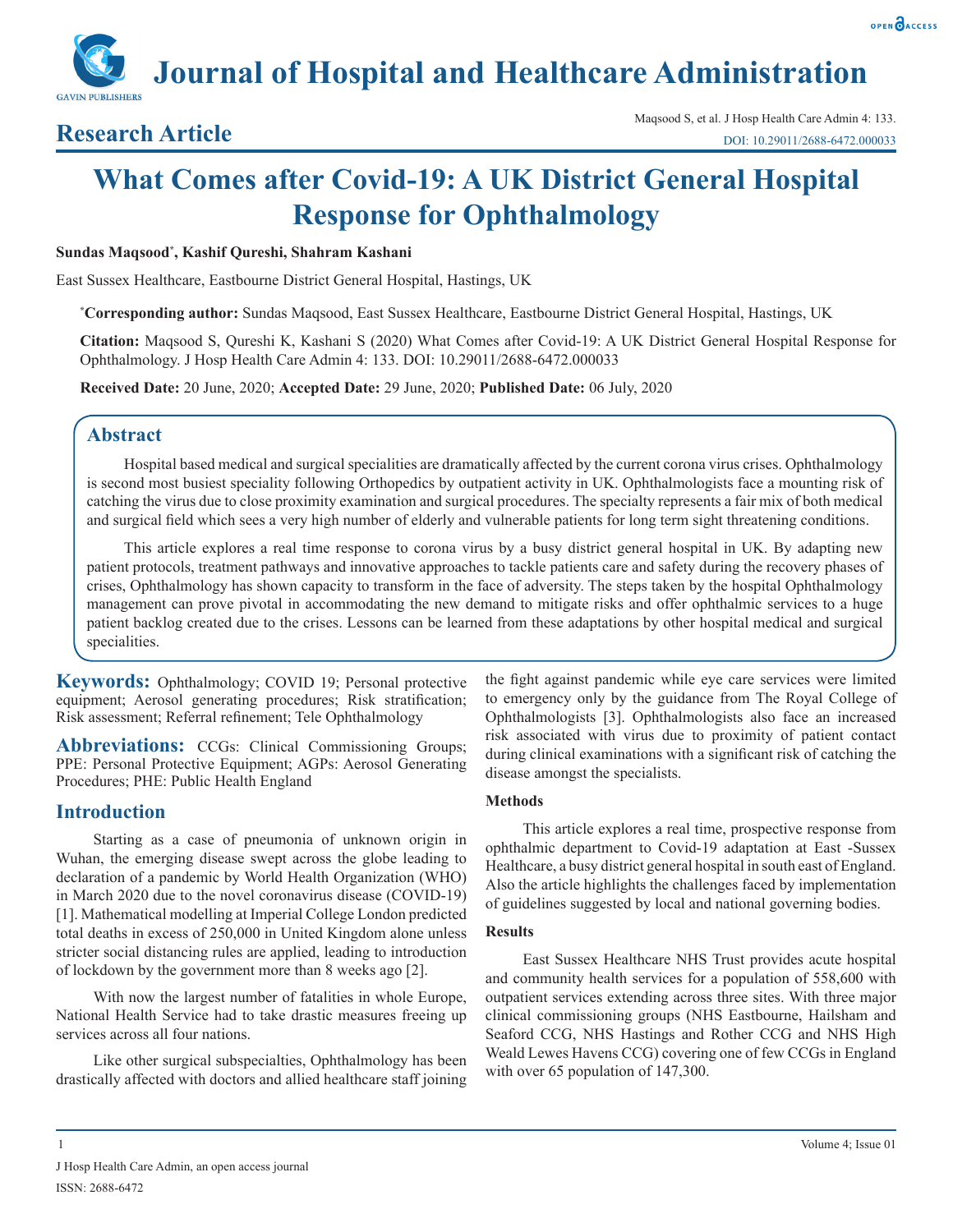At the time this article was written, Ophthalmology department had 83,000 expected annual outpatient appointments with 18,000 new and 65,511 follow up visits across three sites (Eastbourne District General Hospital (EDGH), Conquest Hospital and Bexhill Hospital) for the year 20/2021. The services offered by Ophthalmology include Emergency eye care, cataract service, medical Retina and Uveitis, Oculoplastic, Glaucoma, Pediatric and Neuro Ophthalmology.

#### **Immediate steps**

As an immediate step, all routine face to face outpatient care and elective surgery was stopped from first of April 2020 to support social distancing preventing COVID spread and diverting staff resources to Covid stricken wards and intensive care units.

**Risk assessment of workforce:** The work force team including doctors, nurses and healthcare assistants were risk assessed and advised to shield/ self-isolate for 12 weeks if they had underlying health conditions. Out of the 64 outpatient and theatre nursing and allied healthcare staff at three sites, 34 (53%) were redeployed to Covid care, 7 (11%) were advised shielding, 7 (11%) went off sick due to COVID symptoms and were advised to self-isolate between 7-14 days according to the UK's national guidelines.

**Utilization of remote Covid free site for Ophthalmic services:**  The eye units at EDGH and Conquest Hospitals were moved to one of the underutilized site at Bexhill Hospital with a documented reduced capacity (16,580 outpatient appointments and 2088 day case capacity recorded in year 19/2020).

**Service prioritization:** Considering the capacity and staffing crises, new timetables were planned for the workforce, prioritizing only ophthalmic emergencies and high risk sight threatening conditions (Age related macular degeneration, retinal vein occlusion and diabetic macular edema receiving sight saving injections, sight threatening glaucoma, retinopathy of prematurity, amblyopia and children under care protection plans). All pending new and follow up appointments were validated by responsible consultants in this immediate period as Urgent (to be see within a week), soon (between 1-8 weeks) and routine (can wait more than 8 weeks). Only emergency surgery for ocular trauma was offered during this time period with retinal detachment repairs referred to the nearest tertiary hospital.

## **Intermediate steps**

As an intermediate step during the lockdown phase of April and May 2020, both outpatient and surgical services were reevaluated.

**Risk stratification of outpatients and day-cases:** All outpatient clinic lists were validated from 1 week to three months from the start of lockdown by sub speciality consultants for risk stratification of patients into routine, medium and high risk. Medium risk patients were stratified further on suitability for face to face assessment or for community follow up during lockdown phase. All high and suitable medium risk appointments were converted into 2-stop clinics with first visits reserved for diagnostic investigations allowing a virtual assessment or the face to face visit if required.

All patients were risk stratified on the surgical lists and lid tumors excision was offered from  $27<sup>th</sup>$  April 2020 during this intermediate phase. All awaited cataract surgeries were also risk stratified and a high priority given to patients with cataracts in their good seeing eye and cataracts associated with co-existing morbidities like diabetes.

**Revised discharging policy:** Suitable patients were identified from Electronic patient record (n=3361) for their suitability for safe discharge (n=844, 25%) to screening services and optometrists form the hospital eye services.

# **Long term strategies**

As we prepare for lockdown easing up in phases, resumption of healthcare for non COVID conditions needs to take place to tackle the backlog produced by cancelling all elective activity during the last 10 weeks of lockdown.

It is worth noting that even before Covid, the Ophthalmology services like many other outpatient services in UK were under huge pressure with pre-existing patient backlog. With expanding services to increased demand in the past 10 years, East Sussex Healthcare had already identified Ophthalmology as high risk due to challenges regarding patient experience, timely specialist input and follow up backlog of appointments. This has led to a major outpatient improvement initiative in last two years, with Referral to Treatment (RTT) performance reaching to 90.7% by Nov 2019 but still with a follow up backlog of nearly 3000 patients before covid lockdown started. The already strained service and the new infection control restrictions means much added pressure to provide for the effected population. This signifies the need for change in which the services are provided to the ophthalmic patients in hospital and community settings with significant opportunity to introduce new patient pathways and processes.

**Utilizing community services:** In the long term recovery phase, the unit propose utilisation of Covid-19 Urgent Eye care Services (CUES) [4], an initiative proposed in England to be delivered as a network of optician practices acting as urgent care hubs to support urgent care ophthalmology in immediate and recovery phase of the pandemic by enrolling it across all CCGs for chronic conditions where they can act as data collecting hub to support hospital eye services. The Trust currently collaborate with community optometric services under the Minor Eye Conditions Service (MECS) backed up by Eastbourne, Seaford, Hastings and Rother CCGs. Their data confirmed over a thousand patient attendance for